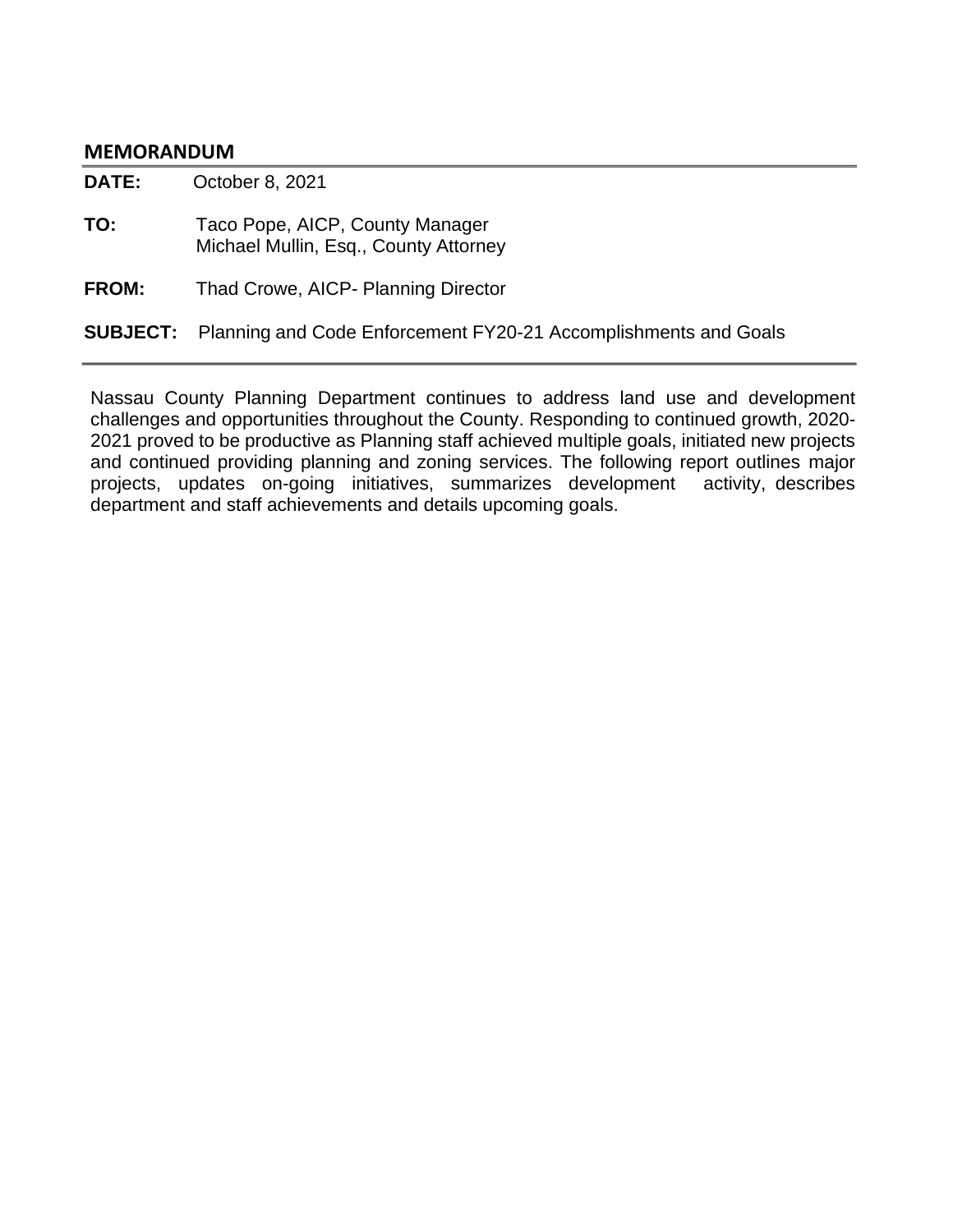| SELECTED PROJECTS OF INTEREST, STUDIES AND PLANNING ACTIVITIES 3  |
|-------------------------------------------------------------------|
|                                                                   |
| BOARD/COMMITTEE/ORDINANCE FACILITATION AND ACTIVITIES 5           |
|                                                                   |
| PLANNING AND CODE ENFORCEMENT STAFF ACCOMPLISHMENTS, CONTINUING   |
| INTERGOVERNMENTAL AND INTERDEPARTMENTAL COORDINATION ACTIVITIES 9 |
| PROJECTS OF INTEREST, STUDIES AND PLANNING ACTIVITIES  10         |
|                                                                   |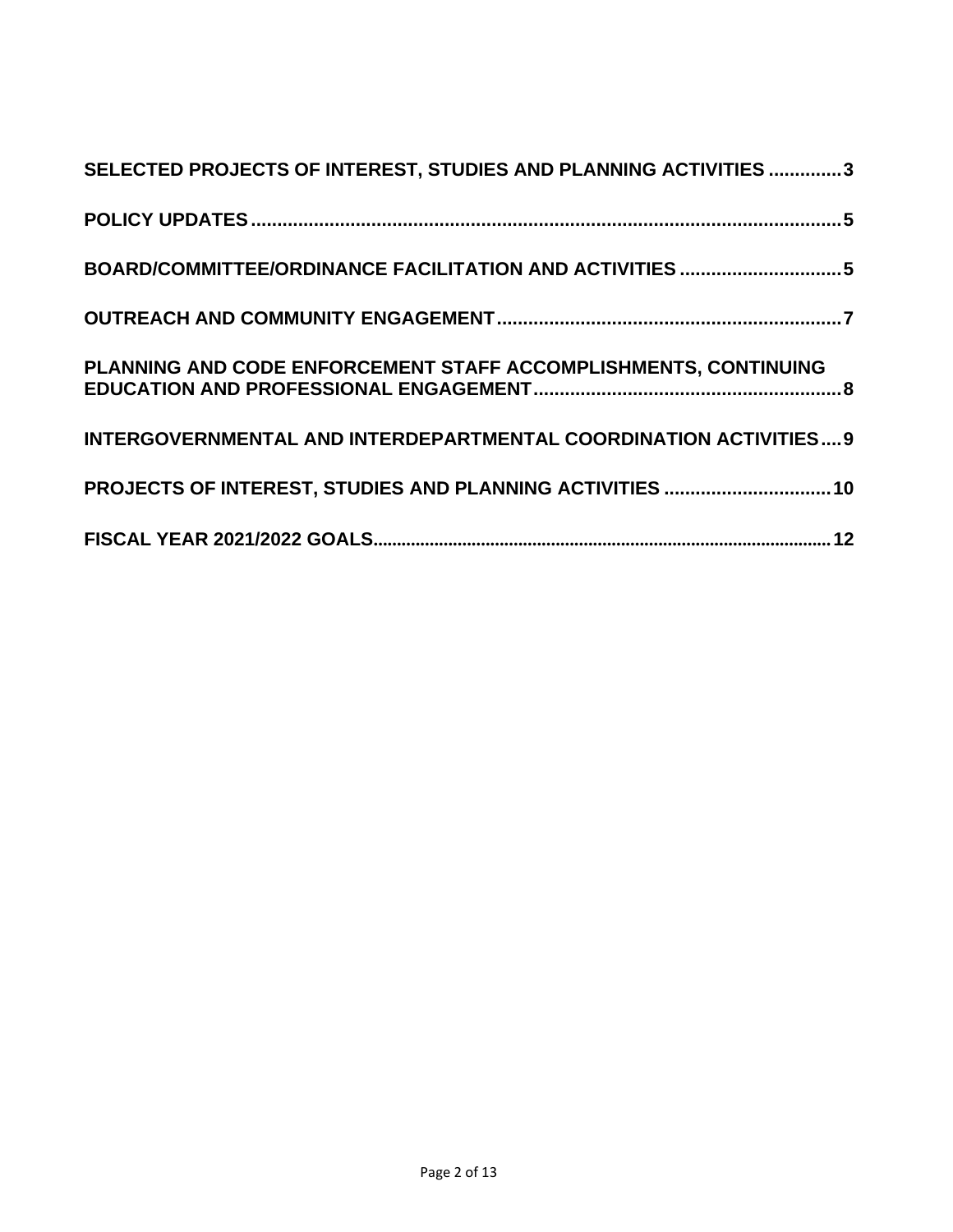# <span id="page-2-0"></span>**SELECTED PROJECTS OF INTEREST, STUDIES AND PLANNING ACTIVITIES**

# **2021 Growth Trends Report**

o Annual statistical update including existing and historical conditions in Nassau County and comparative trends in the region. The report offers a status update to the twelve tools that were identified in the 2018 Growth Trends Report and updated in 2019 and 2020.

#### **American Beach Planning Activities**

- o Land Development Code Revisions: Residents and landowners of American Beach expressed concerns regarding home construction within the community and the need to ensure that new homes are compatible with the historic character of the neighborhood. The American Beach Task Force was formed, representing members of the Friends of American Beach and American Beach Property Owners Association, to discuss changes to help mitigate the residents' concerns. In April, the Land Development Code was revised to implement new standards related to lot size, setbacks, and lot coverage to protect the character of the American Beach community.
- o American Beach Cultural Heritage Visitor Experience Enhancement Initiative: On February 17, 2021, the Board of County Commissioners directed the County Manager, with a unanimous vote, to commence the American Beach Cultural Heritage Visitor Experience Enhancement Initiative as a means to capture the essences of American Beach, protect the sense-of-place, honor the rich cultural heritage of the community, authentically tell the story of American Beach through the built and natural environment, enhance visitors' cultural experiences, and grow the tourism market by encouraging return visitors and ensuring one of Amelia Island's primary attractions remains a global destination for decades to come. Interviews with residents and stakeholders were held to gain insight and information regarding possible improvements to public spaces in American Beach. A design charette to incorporate the results of the stakeholder interviews was held in July and design options formed in the charette were presented to the community. The initiative, to include a master development plan and implementation strategies, will be completed in November.
- o Planning staff secured a National Park Service grant in the amount of \$28,180 to perform a Historic Structures Report that details information for the repair and improvements of the historic Evans' Rendezvous, one of the most popular and enduring commercial establishments of the Civil Rights Era.

# **East Nassau Community Planning Area (ENCPA) Sector Plan**

 $\circ$  Ongoing development and site plan review within Wildlight. Approval of PDP#2.

#### **Conservation Land Acquisition and Management Program**

o On January 25th, the Board of County Commissioners adopted the Nassau County Conservation Land Acquisition and Management (CLAM) program. This program was created to preserve and conserve the county's natural, historic, and working lands resources by identifying, ranking, and assessing conservation lands for acquisition and management. The CLAM Committee was appointed in May and tasked with the review and ranking of nominated properties; recommendation of potential acquisitions; review of management plans; and review, monitoring, and enforcement of conservation easements. The County began accepting nominations ofproperties for potential acquisition in July. At the end of the nomination period, December 31, projects will be ranked for consideration of acquisition.

#### **Parks and Recreation and Open Space Master Plan**

o The PROSMP was adopted by the BoCC in January. Staff has been working with the consultant team to revise the Comprehensive Plan and Land Development Code to implement the strategies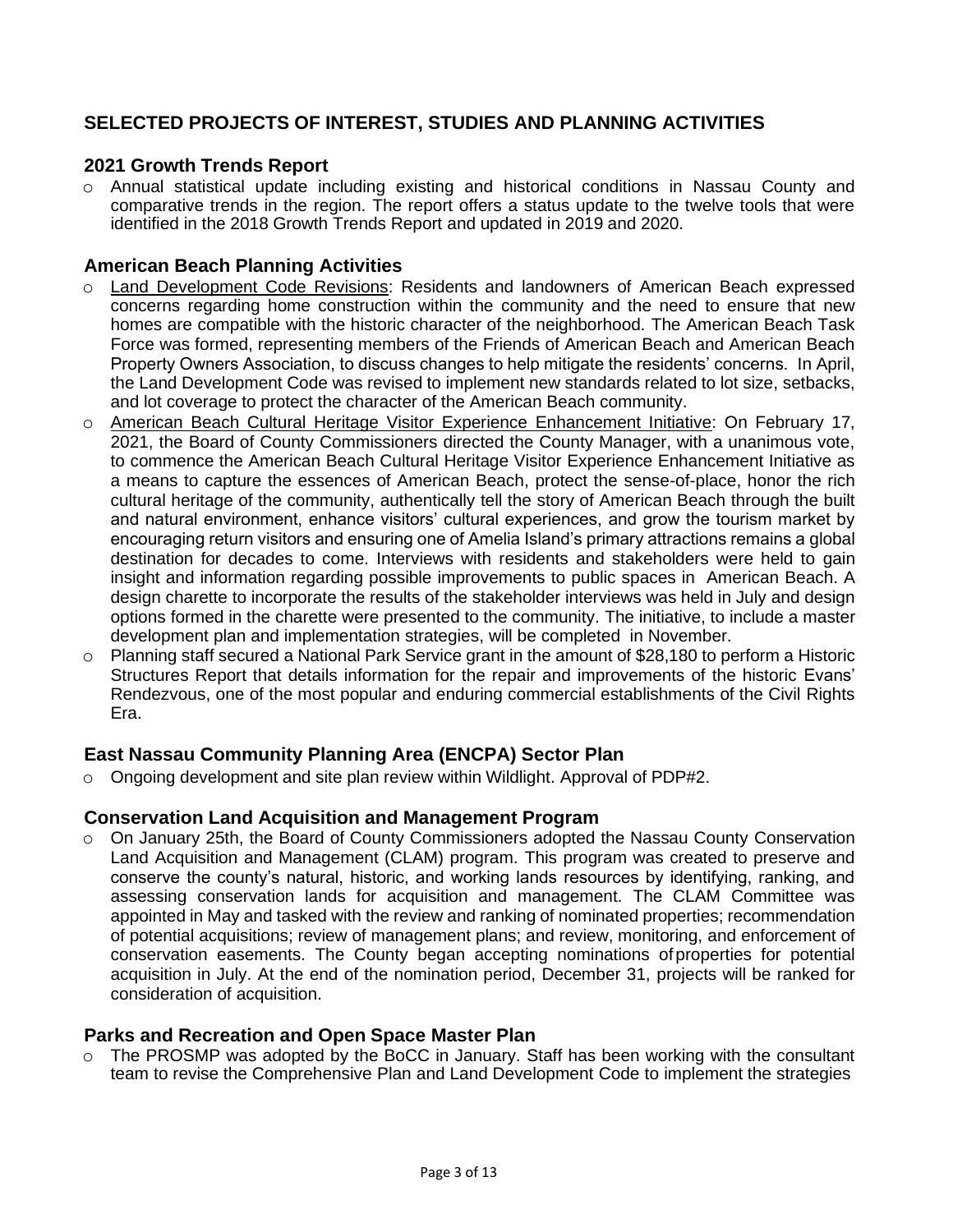identified in the PROSMP including the adoption of new level of service standards for recreational facilities.

# **PUD Annual Inspection Process**

- $\circ$  By October 1, Annual reports will have been created for approximately 50 adopted PUDs in the County.
- o Reports include the following:
	- Location and Area (acres)
	- Names and contact information for developers or responsible associations
	- Maximum development program
	- Approved final development plans, site engineering plans and subdivision plats
	- Amount of development program completed
	- Completed and outstanding commitments of the development order.
- o Interim reports were also created for all PUD-related items heard by the Planning & Zoning Board of the BOCC and included with the agenda items. This includes PUD modifications, Final Development Plans, and subdivision plats. 10 reports had been provided as of Sept. 1.
- o Planning staff will consult with CEIs and other departments at pre-construction meetings to ensure commitment in PUD development orders are being met.
- $\circ$  Future goals include identifying built out status of PUDs to focus on the most active developments and stepping up on-site inspections by planning staff.

# **Timber to Tides SR200/A1A Corridor Design Plan**

o The County's consultant, Community Solutions Group, completed a draft version of the master plan in July, and the document is undergoing review by County staff. The Plan charts out the future of the 11-mile-long SR 200 corridor through five planning priorities that will shape future development and redevelopment: Nurture Nature, Grow Sustainably, Connect Communities, Catalyze Culture, and Future Proof. Highlights of the plan include directing higher density and intensity development into nodes around intersections, promoting a mix of infill housing types, providing for strong walking and bicycling routes, reserving land for future public facilities, and preserving natural areas.

#### **Three Rivers DRI**

 $\circ$  Ongoing development and construction coordination with the Three Rivers development team. In August, the Board of County Commissioners approved a Notice of Proposed Change to the DRI Development Order and PUD rezoning to add a number of new uses (boat/RV storage, electric vehicle charging stations), to the overall development plan. Horizontal construction for Phase I development of the Community Park is currently underway.

#### **William Burgess District**

o The William Burgess District Overlay represents a shift in land-use and policy planning in Nassau County. The District, encompassing over 5,000 acres south of SR200, east of I-95, west of US 17, and north of the Nassau River, is designed to create a community where people can live, work, play, and stay. A transect form-based code for the District was adopted in 2019. To date, over 552 acres, known as Liberty Cove, have been converted to District transects. Liberty Cove will be developed as a Unified Development Plan (UDP) to include a 30-acre school site and over 50 acres of community parks, including a 50-foot-wide linear park adjacent to a new north-south corridor. The UDP can accommodate nearly 1,800 residential units and over 850,000 square feet of nonresidential space.

#### **Westside Regional Park**

<span id="page-3-0"></span>o The Planning Department participated in ongoing review of park design.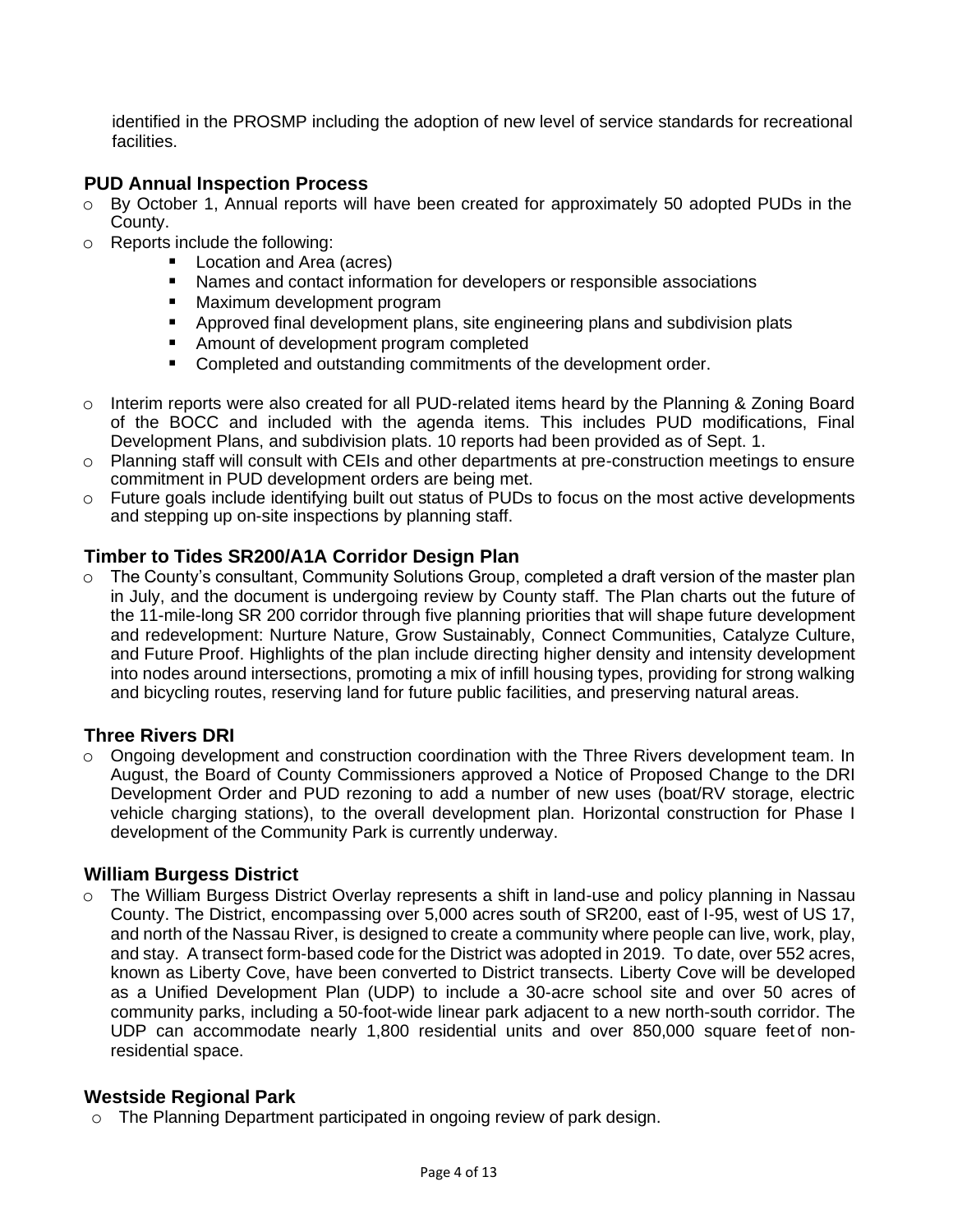# **POLICY UPDATES**

## **Comprehensive Plan**

- o Adopted updated Future Transportation Map Series and associated text amendments in November 2020 (CPA20-005).
- o Transmitted proposed Property Rights Element (required by recently enacted HB59) in August 2021. Anticipated adoption in late September, early October 2021 (CPA21-005).
- o Transmitted proposed amendments to implement the County's Parks and Recreation and Open Space Master Plan (PROSMP) in September 2021. Anticipated adoption in late October, early November 2021(CPA21-002).

#### **Land Development Code (LDC)**

- o Adopted revisions to American Beach residential zoning districts (RS-2AB, RG-1AB), revising setbacks, reducing maximum lot coverage, adding maximum lot width requirements, and other changes intended to preserve the character of the American Beach community (Ord. 2021-05).
- o Adopted revisions to building height restrictions, limiting building heights on Amelia Island and establishing a new method of measuring maximum building height. (Ord. 2021-08)
- o Adopted new LDC Section 37.02, Unincorporated Amelia Island Tree Protection and Replacement, setting new minimum tree preservation and replacement standards, as well as creating the Nassau County-Amelia Island Tree Commission, creating the Amelia Island Tree Fund, and establishing for the Amelia Island Tree Planting Program. (Ord. 2021-12)
- o Continue to work on update to Development Review Procedures and consolidation of Subdivision Regulations and Roadway and Drainage Standards into the Land Development Code with anticipation of adoption by the end of 2021.

# **Other Ordinances**

- o Adopted the Tree Protection Ordinance on August 9, 2021.
- <span id="page-4-0"></span> $\circ$  Adopted revisions to building height standards in unincorporated Amelia Island.

# **BOARD/COMMITTEE/ORDINANCE FACILITATION AND ACTIVITIES**

# **Code Enforcement Board: STAFFING**

- o Meets the second Tuesday of every month
- o 12 regular meetings
- o Three meetings canceled due to no cases to be heard or lack or quorum
	- 16 cases reviewed
	- 1,025 complaints received
	- 1,049 initial inspections performed
	- 893 complaints resulted in code compliance
	- 1,481 lien searches requested from title agencies

# **Conservation Land Acquisition and Management (CLAM) Committee: STAFFING**

- o Meets the third Thursday of every other month
- o Three regular meetings

#### **Conditional Use and Variance Board: STAFFING**

- o Meets the fourth Thursday of every month
- o 12 regular meetings
- o Two meetings canceled
	- Processed 27 Conditional Use Applications
	- Processed Seven Variance Applications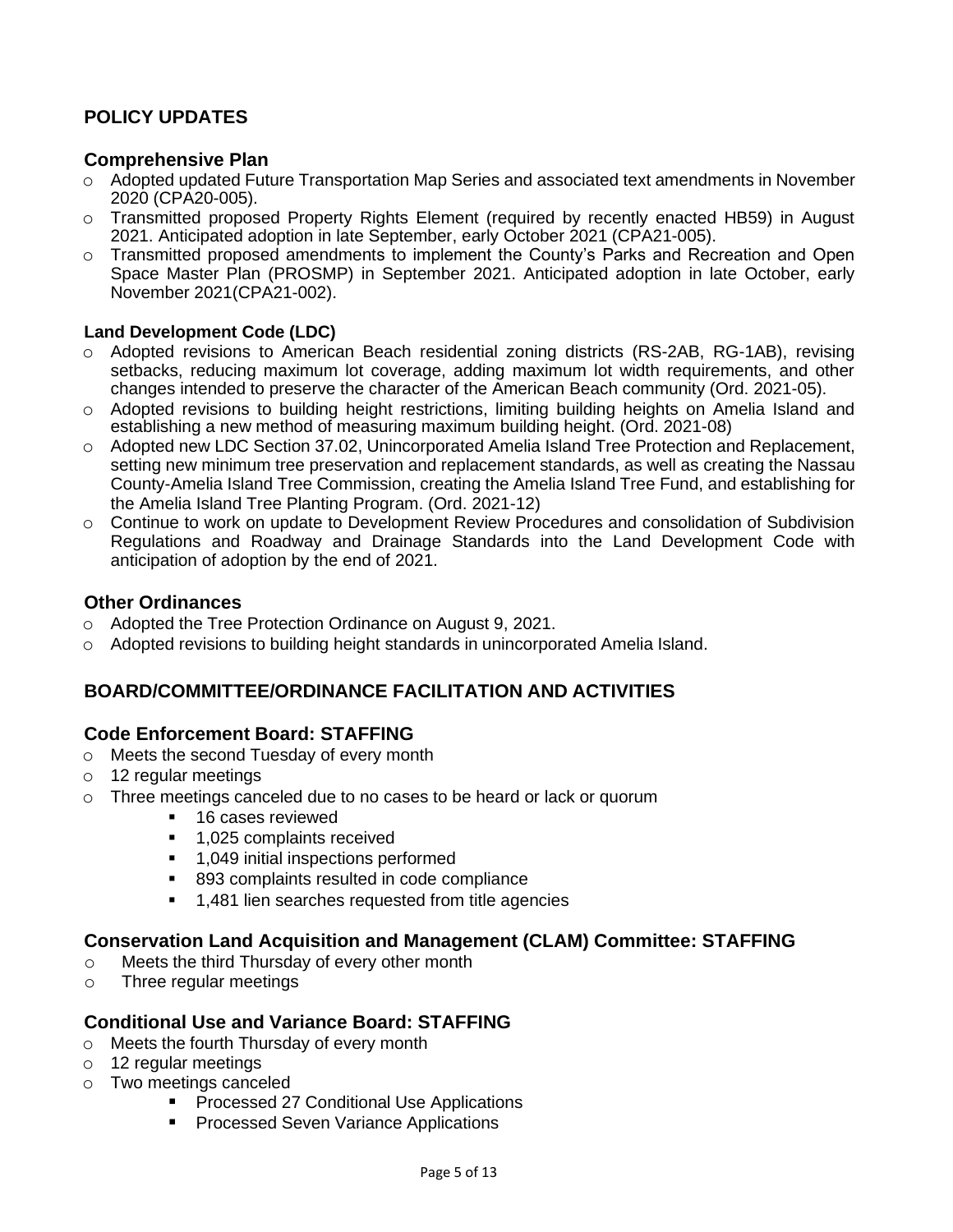# **Development Review Committee: STAFFING**

- o Meets every Tuesday
- o 51 Development Review Committee Meetings
- o 105 Pre-Application Conferences
- o Approved:
	- 5 Final Development Plans
	- 42 Site Engineering Plans
	- 29 Preliminary Plats

## **Essential Housing Advisory Committee: STAFFING**

- o Meets the third Wednesday of every other month
- o 7 Regular Meetings
- o Activities completed by the Essential Housing Advisory Committee in 2021 with staff assistance include:
	- Recommendation that impact fees be waived for mother-in-law dwellings
	- Discussion and Ranking of Affordable Housing Strategies
	- **Review of LHAP Update**
	- Discussion Regarding Surplus Lands

# **Planning and Zoning Board: STAFFING**

- o **Meets the first and third Tuesdays of every month**
- o 22 regular meetings
- o Two canceled meetings
- o **Comprehensive Plan Text Amendments (CPA)**
	- Two applications to be transmitted October 2021
		- ➢ PROSMP related Amendments
		- ➢ Property Rights Element
- o **Rezoning (R)**
	- Two applications (One recommended for approval & one recommended for denial)
- o **Planned Unit Developments (modification)**
	- Two approved
- o **Planned Unit Developments (new)**
	- Two approved
- o **Notice of Proposed Change (to existing DRI)**
	- One approved
- o **Site Plan Extensions**
	- Two approved site plan extensions
- o **Final Development Plans (FDP)**
	- Three applications (Three recommended for approval)
- o **Waiver of Road Frontage (WRF)**
	- One application (One recommended for approval)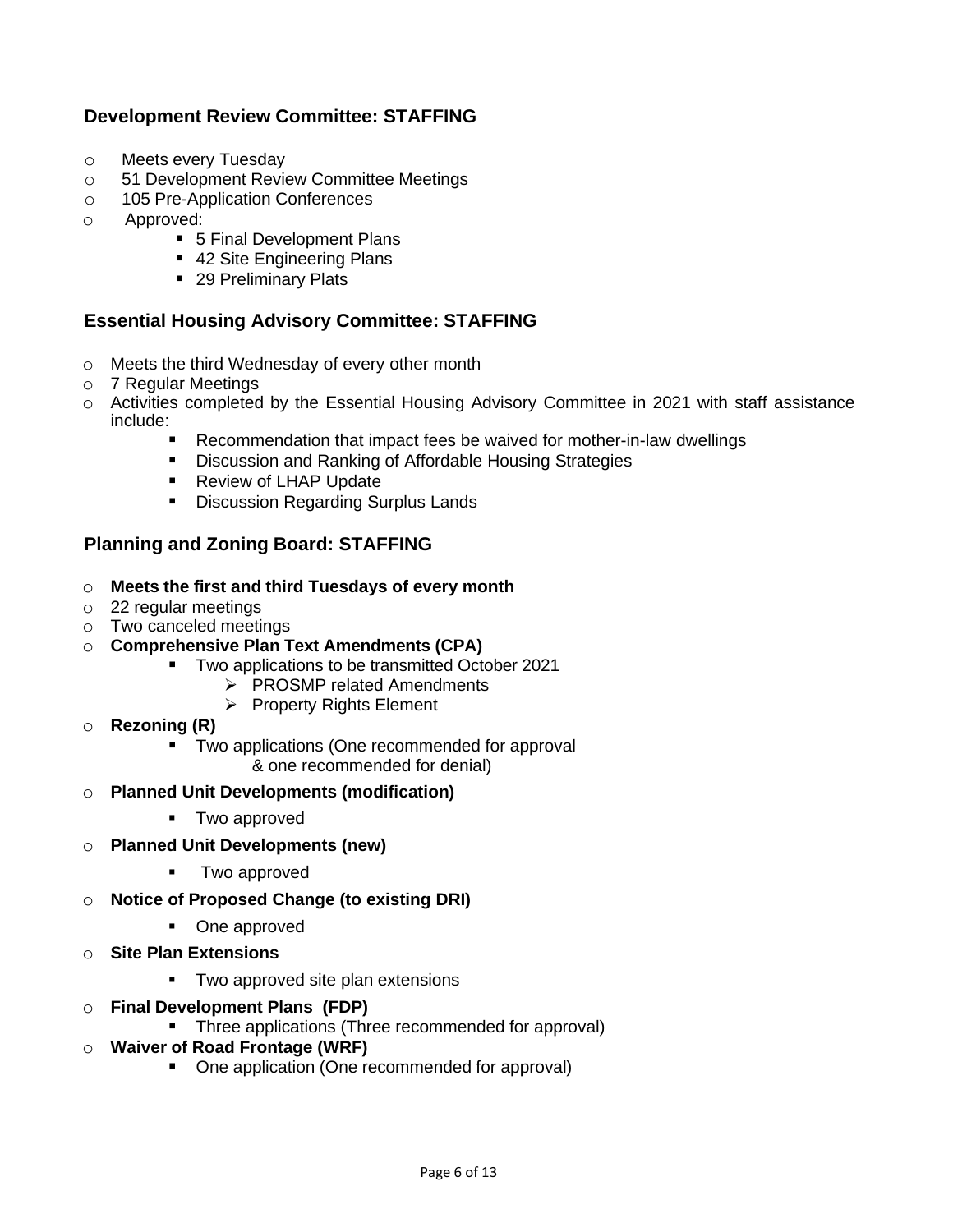- o **Family Hardship Developments (FH)**
	- Six applications (approved)
- o **Lot Splits**
	- 89 Single Lot Split Applications
- o **Annual Reports for currently approved PUD's**
	- 48 reports completed
- o **Future Land Use Amendments (FLUM)**
	- Four (Two recommended for approval & two recommended for denial)
- o **Other Ordinances**
	- Two (PROSMP Chapter 29, Chapter 34), adoption dates TBA
- o **Land Development Code Amendments (LDC)**
	- Three ordinances recommended for approval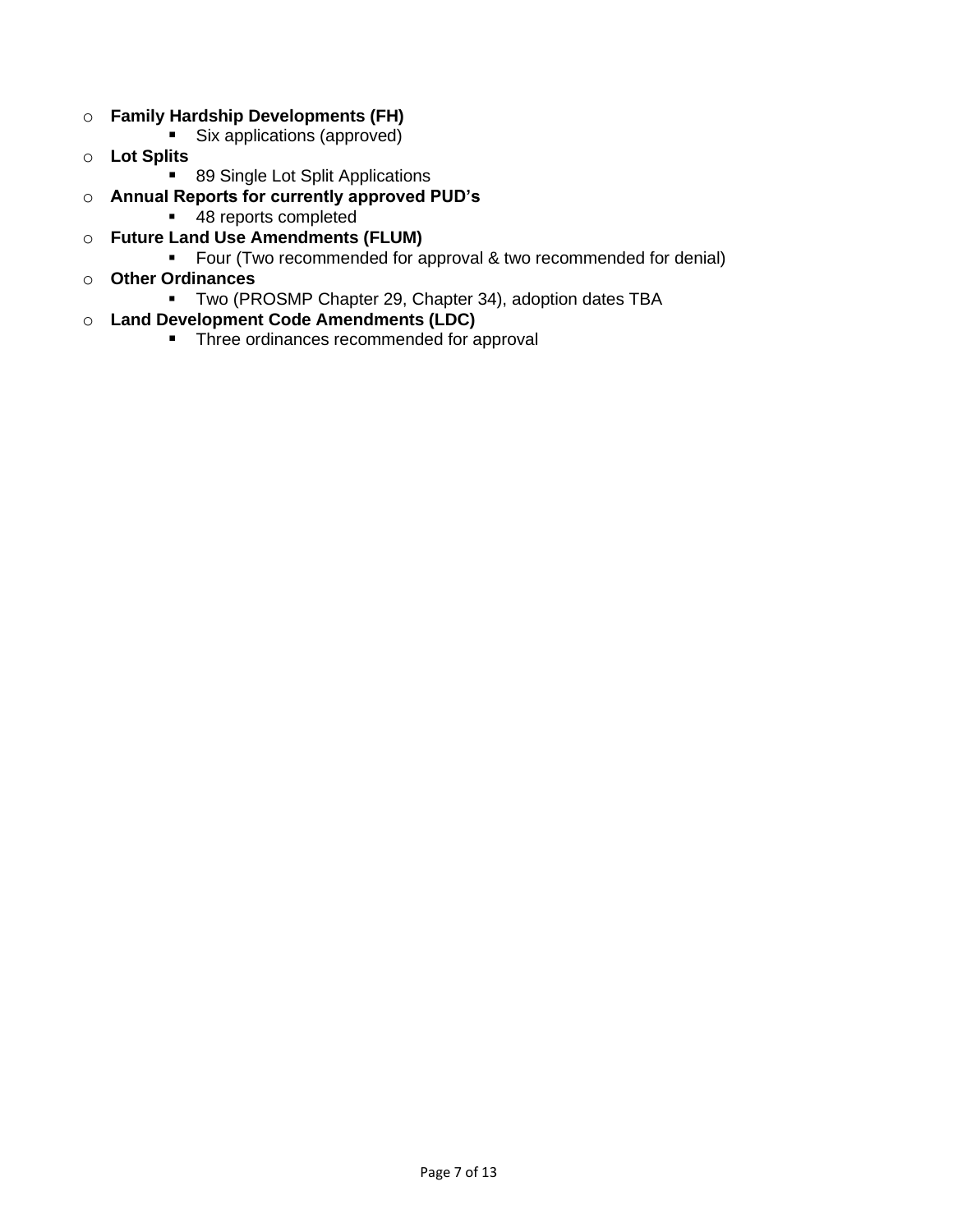# **Amelia Island Tree Ordinance Enforcement**

- $\circ$  Two new tree protection plan reviews for new subdivisions
- $\circ$  One re-review of a previously withdrawn tree protection plan for a mixed-use development
- o Two site visits to determine if tree protection violations were incurred. There were no violations.

# **National Flood Insurance Program - Community Rating System (NFIP-CRS) Participation**

- $\circ$  Coordinated the publicity of flood awareness messages to area residents during Flood Awareness Month in April.
- o Logged communications with area residents regarding flood zones
- o Assisted the Nassau County Building official in submitting Elevation Certificates which was completed at an above 90% correctness rate to meet the Class 9 rating.
- o Prepared updates to Chapter 7, Building Regulations and Chapter 10½, Floodplain Management for the Nassau County Code of Ordinances.
- o Participated in flood awareness outreach at Fernandina Beach Farmers' Market and Callahan Railroad Days.

## **Grants**

- $\circ$  Secured a National Park Service grant in the amount of \$28,180 to perform a Historic Structures Report that details information for the repair and improvements of the historic Evans' Rendezvous, one of the most popular and enduring commercial establishments of the Civil Rights Era.
- $\circ$  Secured a grant from the Department of Historic Resources in the amount of \$50,000 to complete the second phase of a comprehensive countywide historic resource survey. The first phase was completed in July 2020. Phase II includes the preparations of a survey report and an update to the Florida Master Site File.

# <span id="page-7-0"></span>**OUTREACH AND COMMUNITY ENGAGEMENT**

- $\circ$  Significant community outreach initiatives including community events, open house-style meetings, press releases, social media and roundtable events for American Beach. Public outreach events included (these numbers do not include number of meetings with additional interested parties such as property owners, nonprofits, state agencies, media, etc.):
	- Five community outreach meetings in American Beach.
	- One community outreach at Railroad Days at the Callahan Train Depot
- $\circ$  Issued multiple press releases related to planning initiatives, upcoming outreach events, awards, staff accomplishments
- o Completed updates to and/or creation of multiple webpages related to Planning Department activity including:
	- **Essential Housing**
	- American Beach
	- Parks and Recreation System Master Plan
	- **E** Timber to Tides Corridor Design Plan<br> **EXEC** Protection
	- **Tree Protection**
	- Western Nassau Heritage Preservation Committee
	- William Burgess Overlay
	- Conservation Planning
- Updated Planning Department applications and forms where applicable to improve clarity.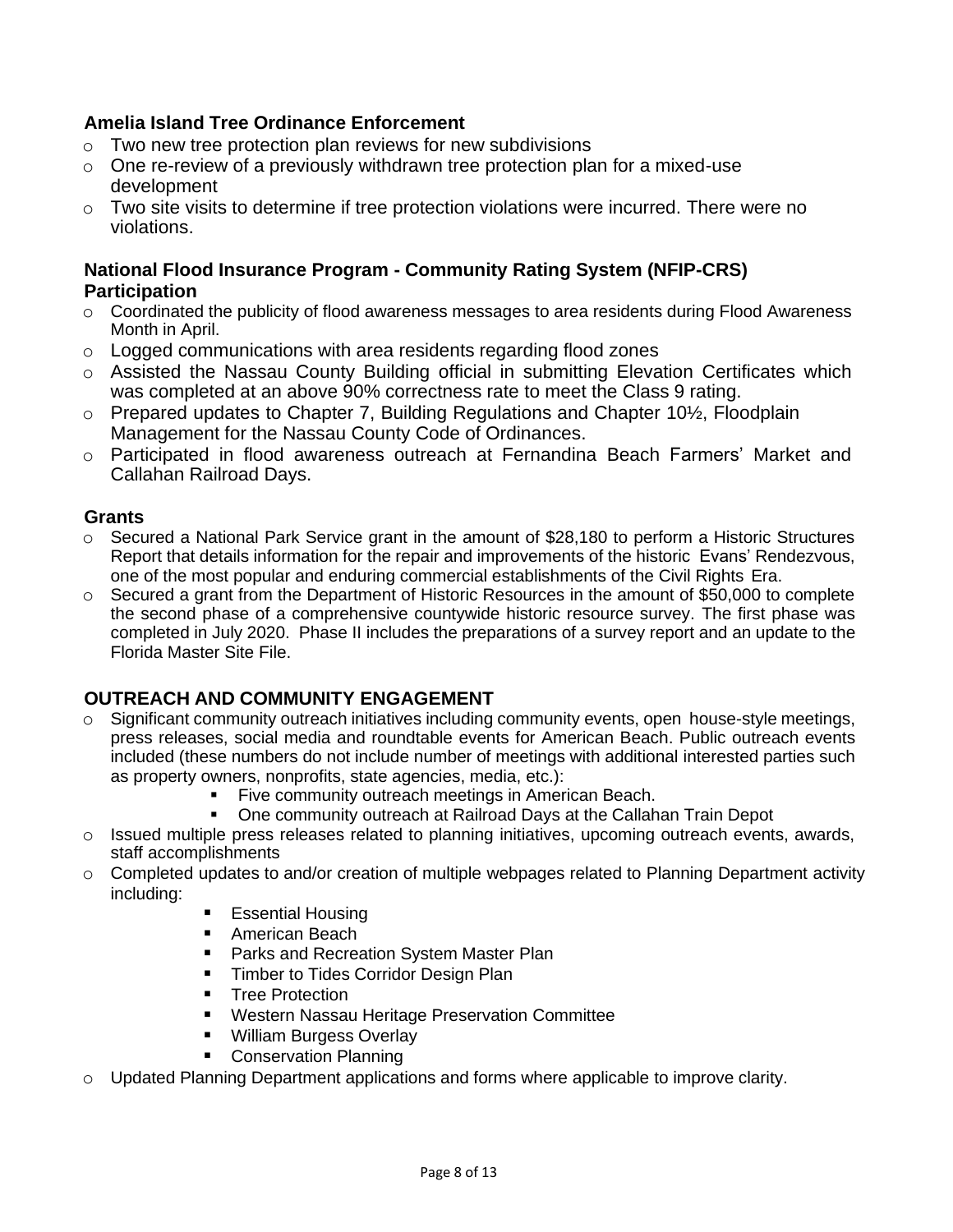#### <span id="page-8-0"></span>**PLANNING AND CODE ENFORCEMENT STAFF ACCOMPLISHMENTS, CONTINUING EDUCATION AND PROFESSIONAL ENGAGEMENT**

# **Planning Staff**

- o Naomi Braff Received three commendation letters or feedback forms from area residents
	- Received promotion to Planner II and designation as Community Rating System Coordinator.
		- Added new responsibilities of coordinating historic preservation grant applications from the Dept. of Interior's National Park Service and the Department of State, Historic Preservation Division.
		- Attended numerous climate resilience, floodplain and historic preservation webinars.
- o Holly Coyle • Presentation to Northeast Florida Builders Association Sales and Marketing Council
	- Speaker on Master Planning at Florida Planning and Zoning Association Annual **Conference**
	- Attended the virtual 2021 FPZA Conference

#### o Thad Crowe  $\blacksquare$ Awarded annual recertification by American Institute of Certified Planners

- Served as Secretary of the Regional Community Institute of Northeast Florida
- Served as member of the Technical Coordinating Committee of the North Florida Transportation Planning Organization
- Panelist on Jacksonville Business Journal panel discussion on Nassau growth
- Presentation to Northeast Florida Builders Association Sales and Marketing Council
- Speaker at Florida Planning & Zoning Association panel on Master Planning

#### o Doug McDowell

- Attended the virtual 2021 FPZA conference on August 5, 2021
- Will be attending the 2021 FAPA conference in Miami in September 2021.

#### **Code Enforcement Staff**

- o Robert Bostick
	- **E** Attended F.A.C.E. 32<sup>nd</sup> annual conference June 21, 2021 June 24, 2021 via Zoom

#### **Other Activities and Events Attended by Planning and Code Enforcement Staff**

- o Various Association Chapter Meetings Florida Chapter of American Planning Association,Florida Planning and Zoning Association, North Florida Urban Land Institute, Women's Transportation Symposium, Northeast Association of Code Enforcement, EOC required Emergency Management workshops/webinars for Nassau County response improvement offered by FEMA Emergency Management Institute (remote).
- o All Code Enforcement staff are members of F.A.C.E. (Florida Association of Code Enforcement).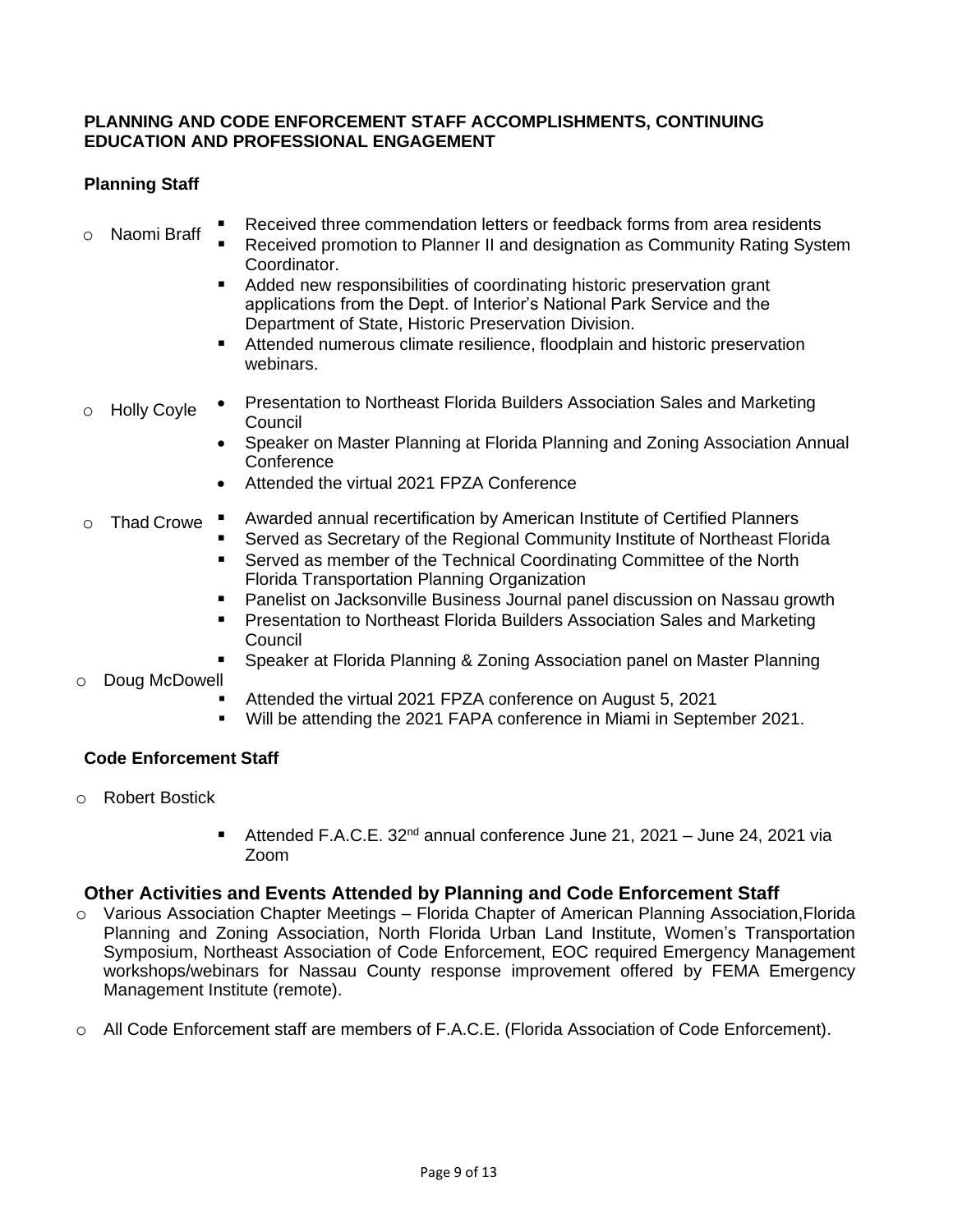o All Code Enforcement staff are also members of N.E.A.C.E. (Northeast Association of Code Enforcement) and attend the bi-monthly training for Continuing Education credits.

# **Administrative: Planning Department**

- o Continued work on improving Planning Department processes, both internal and external, including filemanagement systems and operational efficiencies. Continued work on Planning Department Standard Operating Procedures manual.
- o Update Planning Department Organizational Booklet
- o Identify and explore feasibility of software deployment to improve internal Planning and Code Enforcement processes, ensuring coordination with related County departments
- o Continue to streamline internal processes and organize office for improved efficiency and operations
- o Promoted Planner I, Naomi Braff, to Planner II
- o Hired Joshua Macbeth, Planner II

#### **Administrative: Code Enforcement**

- $\circ$  Code Enforcement staff continues to cross train, expanding the capabilities of each staff member.
- o Continues to work with IT to implement Doc Star for scanning records
- o Organized current and archived records in accordance with Florida Statutes 119 for prompt retrieval.
- $\circ$  Continued to work with banks and field service companies on foreclosures and lien searches. Maintain State mandatory and job required certification for Code Enforcement staff through education and training
- o Continues to update Code Enforcement Policies & Procedure Manual
- o Hired Shawn O'Reilly, Code Enforcement Officer
- <span id="page-9-0"></span>o Hired Deanne Williams, Code Enforcement Officer

# **INTERGOVERNMENTAL AND INTERDEPARTMENTAL COORDINATION ACTIVITIES**

- o School Board
	- The Planning continues work on the School Board's Land and Growth Committee to identify future school sites, address transportation issues and address concurrency requirements.
- o Health Department
	- Participate on Partnership for a Healthier Nassau to implement strategies resulting from Health Department's Community Health Improvement Plan (CHIP) process
- o Economic Development Board
	- Planning Director and staff coordinate with the NCEDB as needed relative to potential economic development projects, and will be involved in any future economic development plan activities as directed by the BOCC and NCEDB
- o Emergency Management
	- Planning participates on Local Mitigation Strategy Task Force and Advisory **Committee**
- o Animal Services Department
	- Continuing coordination with Animal Services regarding animal sheltering and boarding facilities and compliance with the Land Development Code
- o Building Department
	- 400 building permit applications analyzed and reviewed for compliance with site plan and LDC requirements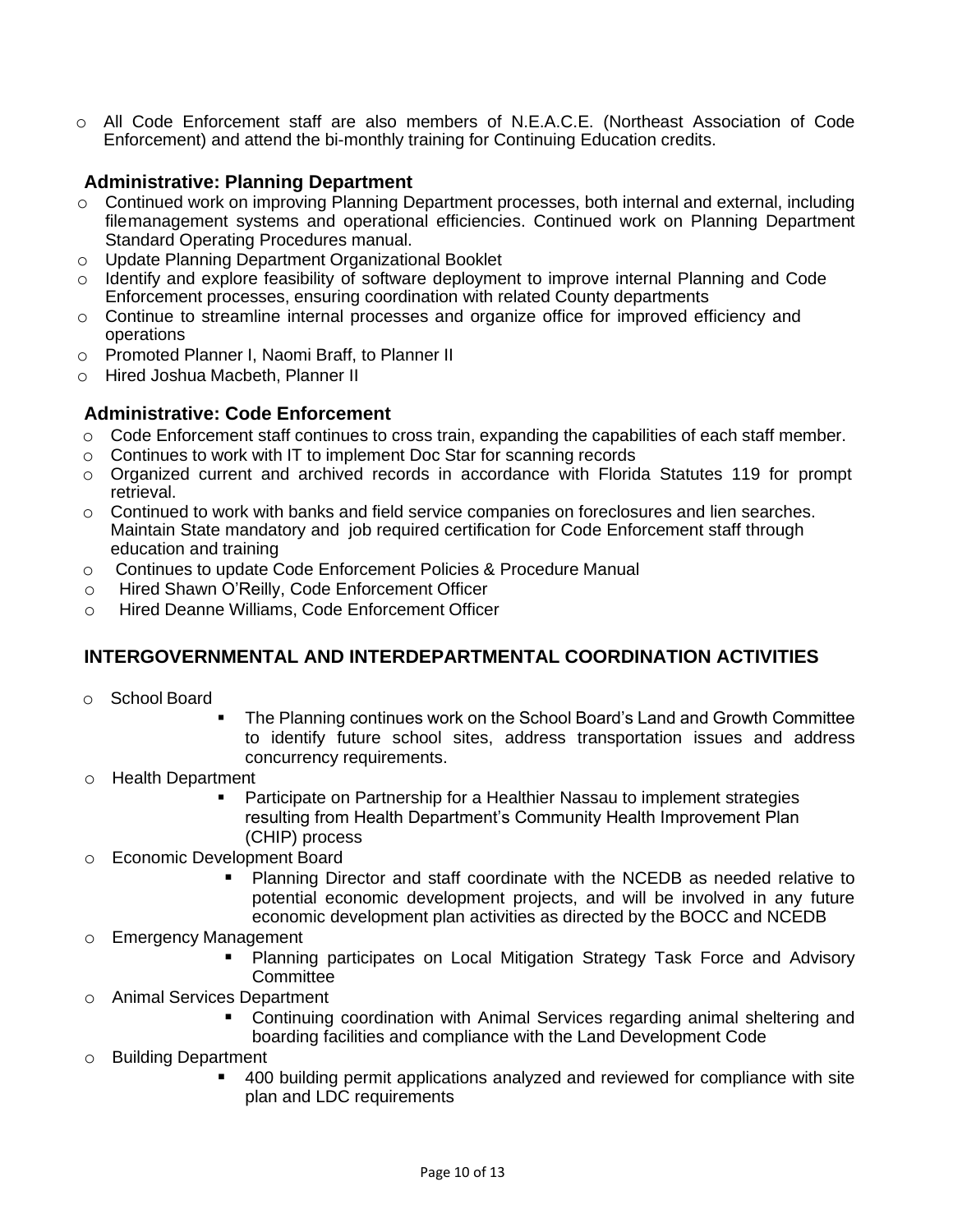- o North Florida Transportation Planning Organization (TPO)
	- Continued coordination with TPO on county transportation planning
	- Current participation in the 14<sup>th</sup> St (Amelia Island) Bicycle-Pedestrian Safety Study, which kicked off in September 2020.
- o Assist County Manager's office with organizational planning
- o Continue to serve on the School Board Growth Committee
- o Coordinate with City of Fernandina Beach on Joint Planning Activities as directed by Joint Boards; Habitat Conservation Plan, Safe Routes to School and Trail Planning, Roadways, Signage, Trees, etc.
- o Participate in Partnership for a Healthier Nassau
- <span id="page-10-0"></span>o Continue coordination with Emergency Management Department

#### **PROJECTS OF INTEREST, STUDIES AND PLANNING ACTIVITIES**

- o Continued Implementation of Developments
	- William Burgess District
	- Nassau Crossing
	- Nassau Station Phase 1
	- William Burgess Civic Center and River Village
	- Three Rivers
	- Wildlight Commerce Park
- o Planning Projects
	- American Beach
	- Countywide Historic Resources Survey
	- Crawford Diamond Small Area Plan
	- **■** Land Conservation Acquisition Planning
	- Parks and Recreation System Master Plan
	- PUD and Development Agreement Annual Monitoring and Reporting
	- Timber to Tides (SR200/A1A) Corridor Design Plan

#### **Community Outreach and Engagement**

- $\circ$  American Beach Planning neighborhood conservation district principles and zoning changes
- o CRS and floodplain management
- o Essential housing focus incentives on Very Low- and Low-Income households (below 80% of County Median Income)
- o Parks and Recreation System Master Plan
- o Timber to Tides SR200/A1A Design Study

#### **Policy**

- $\circ$  Continue to update and refine the 2030 Comprehensive Plan to align with best practices and legislative policy, especially as it relates to long-range planning initiatives
- $\circ$  Continue to update the Land Development Code of Nassau County to be consistent with current best practices, especially:
	- Development Review Procedures
	- Consolidation of Subdivision Regulations and Roadway and Drainage Standards into the Land Development Code
	- Planned Development Standards

# **Print and Social Media**

o Increase social media presence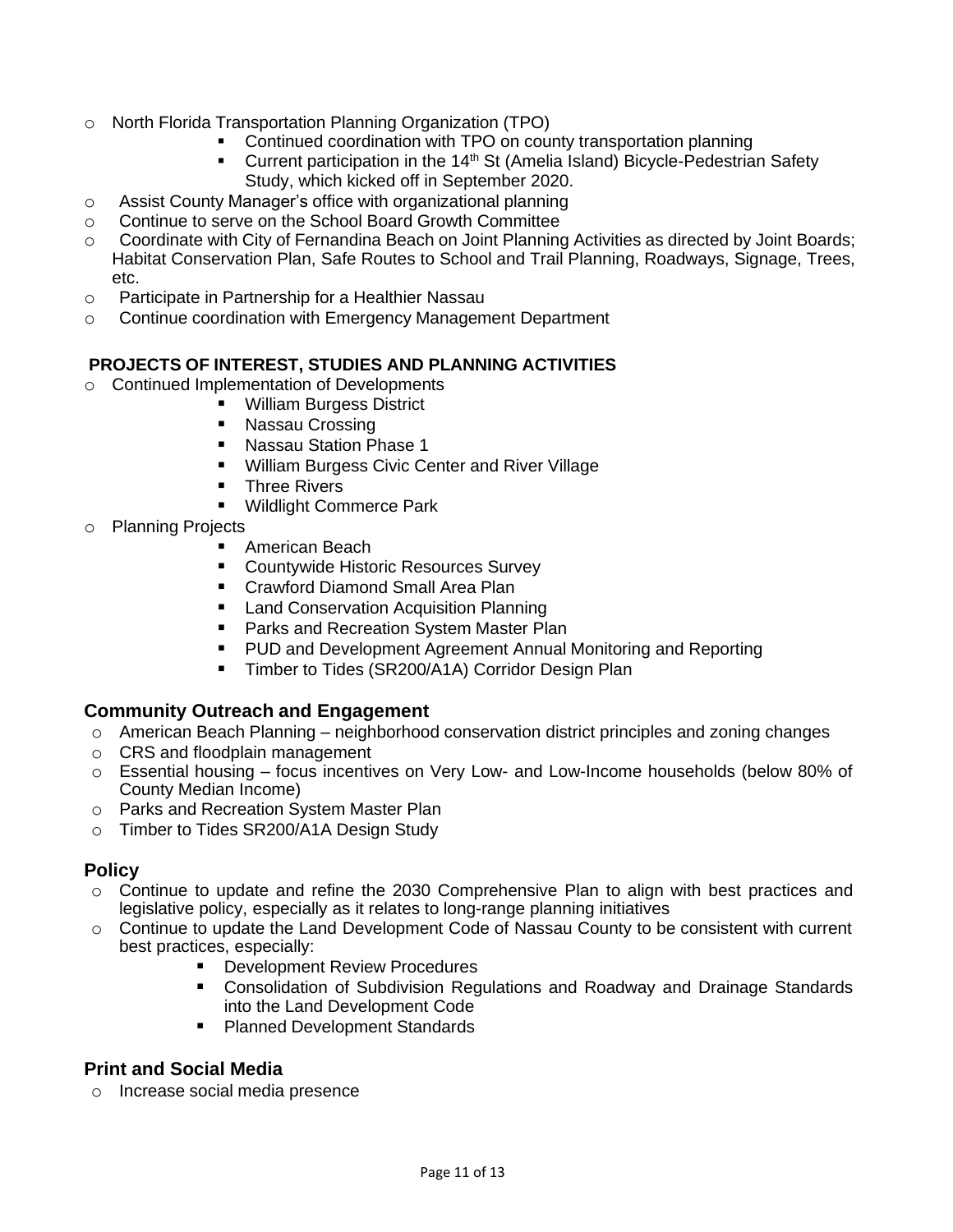- $\circ$  Continue to coordinate with the Public Information Officer to issue press releases
- o Keep website current

# <span id="page-11-0"></span>**Fiscal Year 2021/2022 Goals**

## **Major Development Review**

- Continued Review of Major Developments
	- William Burgess District
		- Nassau Crossing
		- Nassau Station
		- Liberty Cove
	- East Nassau Community Planning Area
		- DSAP # 1 continued review of PDPs
		- DSAP  $# 2$  review of new sector plan amendment
	- Tributary DRI

## **Planning Projects**

- CLAM review, ranking, and acquisition of CLAM properties
- American Beach Community Planning (commercial district future land use map change, zoning overlay adjustments)
- Land Development Code Update
- Countywide Historic Resources Survey Phase 2
- Crawford Diamond Small Area Plan initiate planning process
- Parks, Recreation, and Open Space Master Plan work with Recreation Dept. to implement plan, including neighborhood and community/regional park development
- SR 200/Timber to Tides Trail Master Plan adoption of implementing comprehensive plan amendments and land development regulations
- Tree Ordinance administer the ordinance and staff the Amelia Island Nassau County Tree Committee
- Vulnerability Assessment Update update study, including positioning the County to apply for and receive state grant funds for resiliency projects
- Western Nassau Heritage Preservation Project Implementation initiate planning process

#### **Policy**

- Continue to update and refine the 2030 Comprehensive Plan to align with best practices and legislative policy, especially as relates to long-range planning initiatives – this includes identifying regulatory policies within all elements
- Continue to update the Land Development Code of Nassau County to be consistent with current best practices, especially:
- Development Review Procedures, addition of PUD criteria, and consolidation of Subdivision Regulations into the Land Development Code
- Align LDC standards to better implement Comprehensive Plan policies